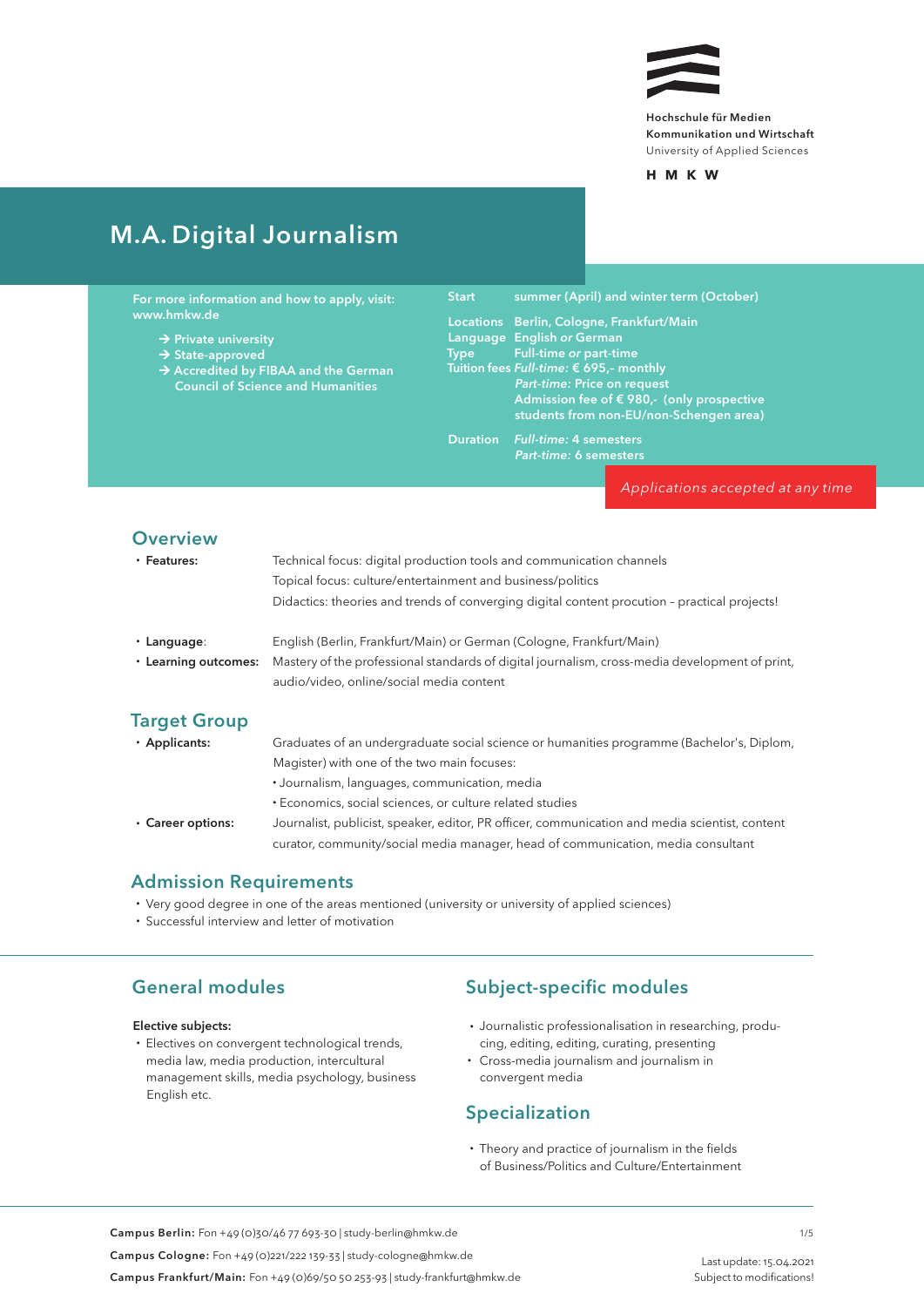

# M.A. Digital Journalism

#### Subject-specific competencies

## 5 foundational modules MM Mass Media Presence and future of professional journalism JW Journalistic Writing Research techniques, writing styles, journalistic genres DFS Digital Formats and Storytelling Attention getting, storytelling, arc of tension etc. CCR Crossmedia, Curation, Editorial Management Interdepartmental workflow, quality control etc CJM Convergence of journalistic media Crossmedia and intermedial publishing practice

#### 2 fields of specialization

| B/P | <b>Business/Politics</b>                                                                               |
|-----|--------------------------------------------------------------------------------------------------------|
|     | Scientific and journalistic basics of economics and politics: theory and practice on current topics    |
| C/E | <b>Culture/Entertainment</b>                                                                           |
|     | Scientific and journalistic basics of culture and entertainment: theory and practice on current topics |

### 1 further module

| <b>MTh</b> | <b>Master Colloquium and Thesis</b>                                        |
|------------|----------------------------------------------------------------------------|
|            | Colloquium devoted to master subjects, writing of the MA-Thesis (4th term) |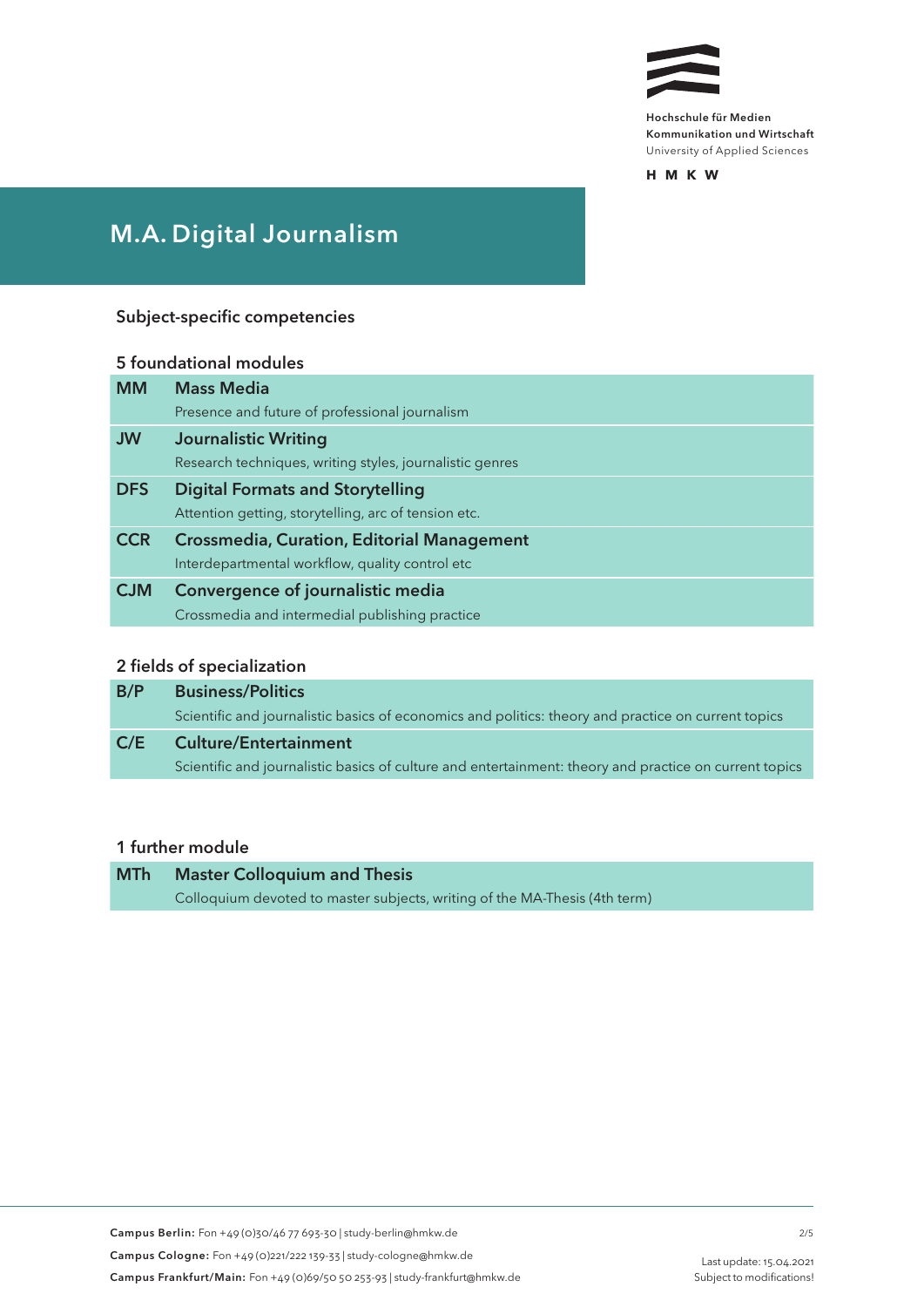

**HMK W**

# M. A. Digital Journalism

Interdisciplinary competencies (3 of 8 elective modules)

#### Basics

| <b>BusE</b> Business English                           |
|--------------------------------------------------------|
| Commercial correspondence, presentation and moderation |
| LawM Law and the Media                                 |
| Copyright, DRM, privacy and ethical-juristic issues    |

#### **Technology**

|             | <b>MAM</b> Media Asset Management                                                           |
|-------------|---------------------------------------------------------------------------------------------|
|             | Organisation of data/documents: formats, versioning, searching, distribution etc.           |
| <b>CTT</b>  | <b>Converging Technological Trends</b>                                                      |
|             | Convergence of communication, computing, and broadcasting technologies                      |
| <b>MPro</b> | <b>Media Production</b>                                                                     |
|             | Introduction to the most important techniques of creative and professional media production |

### Human Factors

| <b>IntLT</b> | Intercultural Leadership Techniques            |
|--------------|------------------------------------------------|
|              | Managerial capabilities in a globalized world  |
| <b>MPsy</b>  | <b>Media Psychology</b>                        |
|              | Psychological foundations of media consumption |

#### Methodological basics

### ESR Empirical Social Research Quantitative and qualitative methods, conception and implementation of empirical social research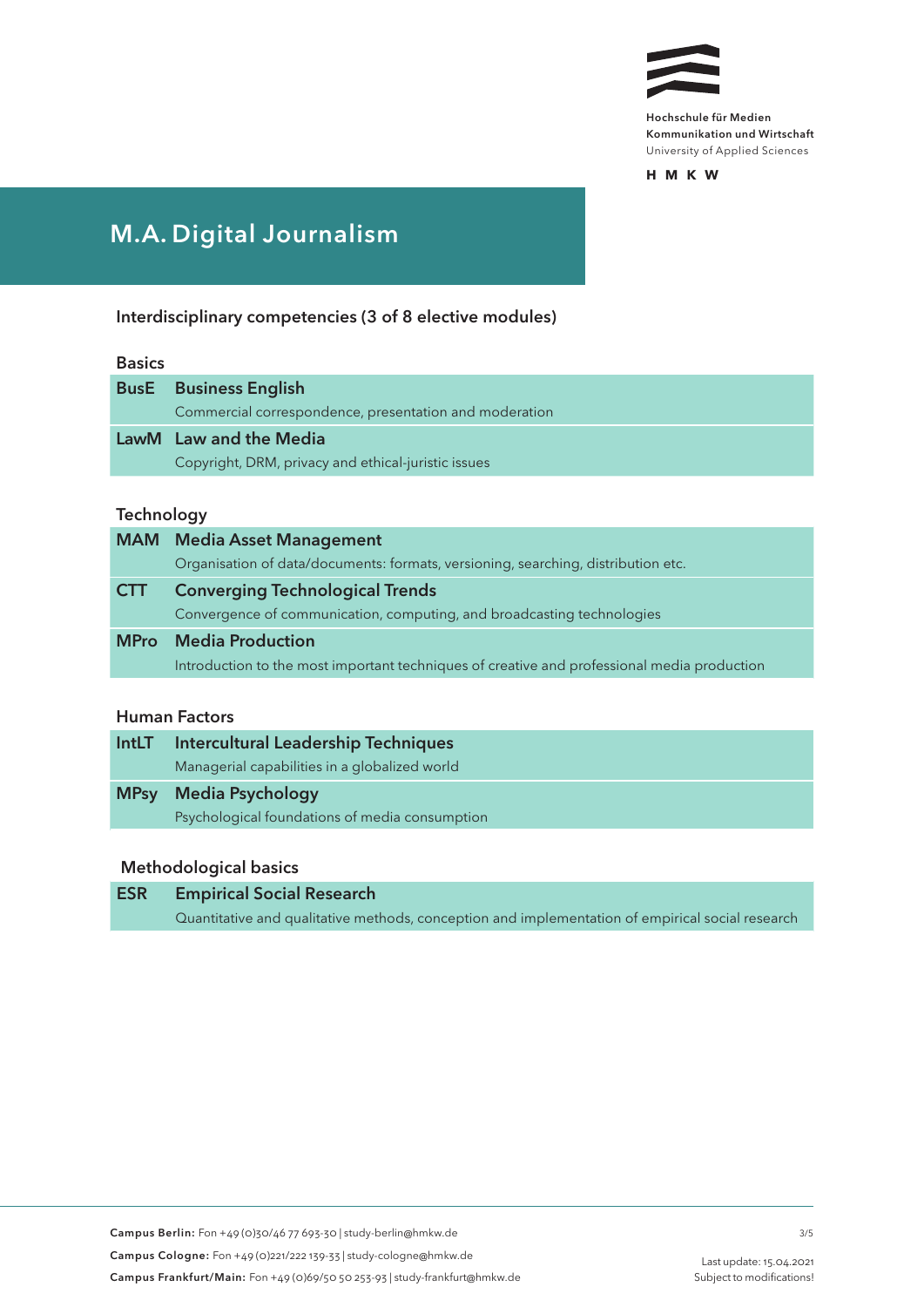

**HMK W**

# M. A. Digital Journalism

#### *Key figures:*

## Module Chronology

 $\sim$  ML-hours of 60 min.) per CP last update: 01.07.2020 per CP last update: 01.07.2020 per CP last update: 01.07.2020

|                                              |                                          |                                                                                                                                                                                                             |                   |                         | 1. year<br>1. semester<br>Winter 2020/21 |                                                                             |                 | 2. semester<br>Summer 2021 |           |                | 2. year<br>3. semester<br>Winter 2021/22 |           |                         | 4. semester<br>Summer 2022 |     |
|----------------------------------------------|------------------------------------------|-------------------------------------------------------------------------------------------------------------------------------------------------------------------------------------------------------------|-------------------|-------------------------|------------------------------------------|-----------------------------------------------------------------------------|-----------------|----------------------------|-----------|----------------|------------------------------------------|-----------|-------------------------|----------------------------|-----|
|                                              |                                          | <b>Comprehensive modules</b>                                                                                                                                                                                |                   |                         | WHT CP WL                                |                                                                             |                 | WHT CP WL                  |           |                | WHT CP                                   | WL        |                         | WHT CP WL                  |     |
| $\mathbf{1}$<br>$\overline{\mathbf{c}}$<br>3 | <b>BusE</b><br><b>LawM</b><br><b>MAM</b> | <b>Business English</b><br>Law and the Media<br>Media Asset Management                                                                                                                                      |                   |                         |                                          | One of these modules must be chosen<br>in the 1., 2. and 3. semester, resp. |                 |                            |           |                |                                          |           |                         |                            |     |
| 4                                            | <b>CTT</b>                               | <b>Converging Technological Trends</b>                                                                                                                                                                      |                   |                         | 6                                        | 180                                                                         | 14              | 6                          |           | $\overline{4}$ | $6\phantom{1}6$                          | 180       |                         |                            |     |
| 5                                            | <b>MedP</b>                              | <b>Media Production</b>                                                                                                                                                                                     |                   |                         |                                          |                                                                             |                 |                            |           |                |                                          |           |                         |                            |     |
| 6                                            | IntLT                                    | Intercultural Leadership Techniques                                                                                                                                                                         |                   |                         |                                          |                                                                             |                 |                            |           |                |                                          |           |                         |                            |     |
| 7                                            | <b>MPsy</b>                              | Media Psychology                                                                                                                                                                                            |                   |                         |                                          |                                                                             |                 |                            |           |                |                                          |           |                         |                            |     |
| 8                                            | <b>ESR</b>                               | <b>Empirical Social Research</b>                                                                                                                                                                            |                   |                         |                                          |                                                                             |                 |                            |           |                |                                          |           |                         |                            |     |
|                                              |                                          | <b>Subject specific modules</b>                                                                                                                                                                             | Subtotal I        |                         | 6<br>WHT CP                              | 180<br>WL                                                                   | 4               | 6<br>WHT CP                | 180<br>WL | 4              | 6<br>WHT CP                              | 180<br>WL |                         | WHT CP                     | WL  |
|                                              |                                          | <b>Foundational modules</b>                                                                                                                                                                                 |                   |                         |                                          |                                                                             |                 |                            |           |                |                                          |           |                         |                            |     |
| $\mathbf{1}$                                 | <b>MM</b>                                | <b>Mass Media</b>                                                                                                                                                                                           |                   | 5                       | $6\phantom{1}6$                          | 180                                                                         |                 |                            |           |                |                                          |           |                         |                            |     |
| $\overline{2}$                               | <b>JW</b>                                | Journalistic Writing                                                                                                                                                                                        |                   | 5                       | $6\phantom{1}6$                          | 180                                                                         |                 |                            |           |                |                                          |           |                         |                            |     |
| 3                                            | <b>DFS</b>                               | Digital Formats and Storytelling                                                                                                                                                                            |                   |                         |                                          |                                                                             | $5\overline{5}$ | $6\phantom{1}6$            | 180       |                |                                          |           |                         |                            |     |
| 4                                            | <b>CCR</b>                               | Crossmedia, Curating, Editing Management                                                                                                                                                                    |                   |                         |                                          |                                                                             | 4               | $6\phantom{1}$             | 180       |                |                                          |           |                         |                            |     |
| 5                                            | <b>CJM</b>                               | Convergence of journalistic media                                                                                                                                                                           |                   |                         |                                          |                                                                             |                 |                            |           | 5              | $6^{\circ}$                              | 180       |                         |                            |     |
|                                              |                                          | 1 major + 1 minor specialization                                                                                                                                                                            | Subtotal          | 10                      | 12                                       | 360                                                                         | 9               | 12                         | 360       | 5              | 6                                        | 180       |                         |                            |     |
| 6                                            | Po                                       | <b>Politics</b>                                                                                                                                                                                             |                   | $\overline{4}$          | 6                                        | 180                                                                         |                 |                            |           |                |                                          |           |                         |                            |     |
| 7                                            | <b>CC</b>                                | <b>Cultural Theories and Concepts</b>                                                                                                                                                                       |                   | $\overline{\mathbf{4}}$ | $6\phantom{1}$                           | 180                                                                         |                 |                            |           |                |                                          |           |                         |                            |     |
| 8                                            | Ec                                       | Economics                                                                                                                                                                                                   |                   |                         |                                          |                                                                             |                 | $6\phantom{1}6$            | 180       |                |                                          |           |                         |                            |     |
| 9                                            | <b>CE</b>                                | <b>Culture and Entertainment</b>                                                                                                                                                                            |                   |                         |                                          |                                                                             |                 | $6\phantom{1}$             | 180       |                |                                          |           |                         |                            |     |
| 10                                           | Maj                                      | Major: Project Po/Ec or CC/CE                                                                                                                                                                               |                   |                         |                                          |                                                                             |                 |                            |           |                | 10                                       | 300       |                         |                            |     |
|                                              | <b>11 Min</b>                            | Minor: Project Po/Ec or CC/CE                                                                                                                                                                               |                   |                         |                                          |                                                                             |                 |                            |           | 4              | 8                                        | 240       |                         |                            |     |
|                                              |                                          |                                                                                                                                                                                                             | Subtotal          | 8                       | 12                                       | 360                                                                         | 8               | 12                         | 360       | 11             | 18                                       | 540       |                         |                            |     |
|                                              |                                          | 1 further module                                                                                                                                                                                            |                   |                         |                                          |                                                                             |                 |                            |           |                |                                          |           |                         |                            |     |
|                                              | <b>12 MTh</b>                            | Master Colloquium and Thesis                                                                                                                                                                                |                   |                         |                                          |                                                                             |                 |                            |           |                |                                          |           | $\overline{2}$          | 30                         |     |
|                                              |                                          |                                                                                                                                                                                                             |                   |                         |                                          |                                                                             |                 |                            |           |                |                                          |           | $\overline{\mathbf{2}}$ | 30                         | 900 |
| total:                                       |                                          | *) Towards the end of the second term, at the latest,<br>each group must have decided upon either B/P or C/E<br>as the 'major' subject of semester 3.<br>This amounts to the following hours and credits in | Subtotal II       |                         | 18 24                                    | 720                                                                         |                 |                            | 17 24 720 |                | 16 24                                    | 720       | $\mathbf{2}$            | 30                         | 900 |
|                                              |                                          | -- 12 WHT / 20 CP for the minor subject                                                                                                                                                                     |                   |                         |                                          |                                                                             |                 |                            |           |                |                                          |           |                         |                            |     |
|                                              |                                          |                                                                                                                                                                                                             | <b>Total I+II</b> |                         |                                          | 22 30 900                                                                   |                 |                            | 21 30 900 |                |                                          | 20 30 900 | $\mathbf{2}$            | 30                         | 900 |

Campus Berlin: Fon +49 (0)30/46 77 693-30 | study-berlin@hmkw.de

Campus Cologne: Fon +49 (0)221/222 139-33 | study-cologne@hmkw.de

Campus Frankfurt/Main: Fon +49 (0)69/50 50 253-93 | study-frankfurt@hmkw.de